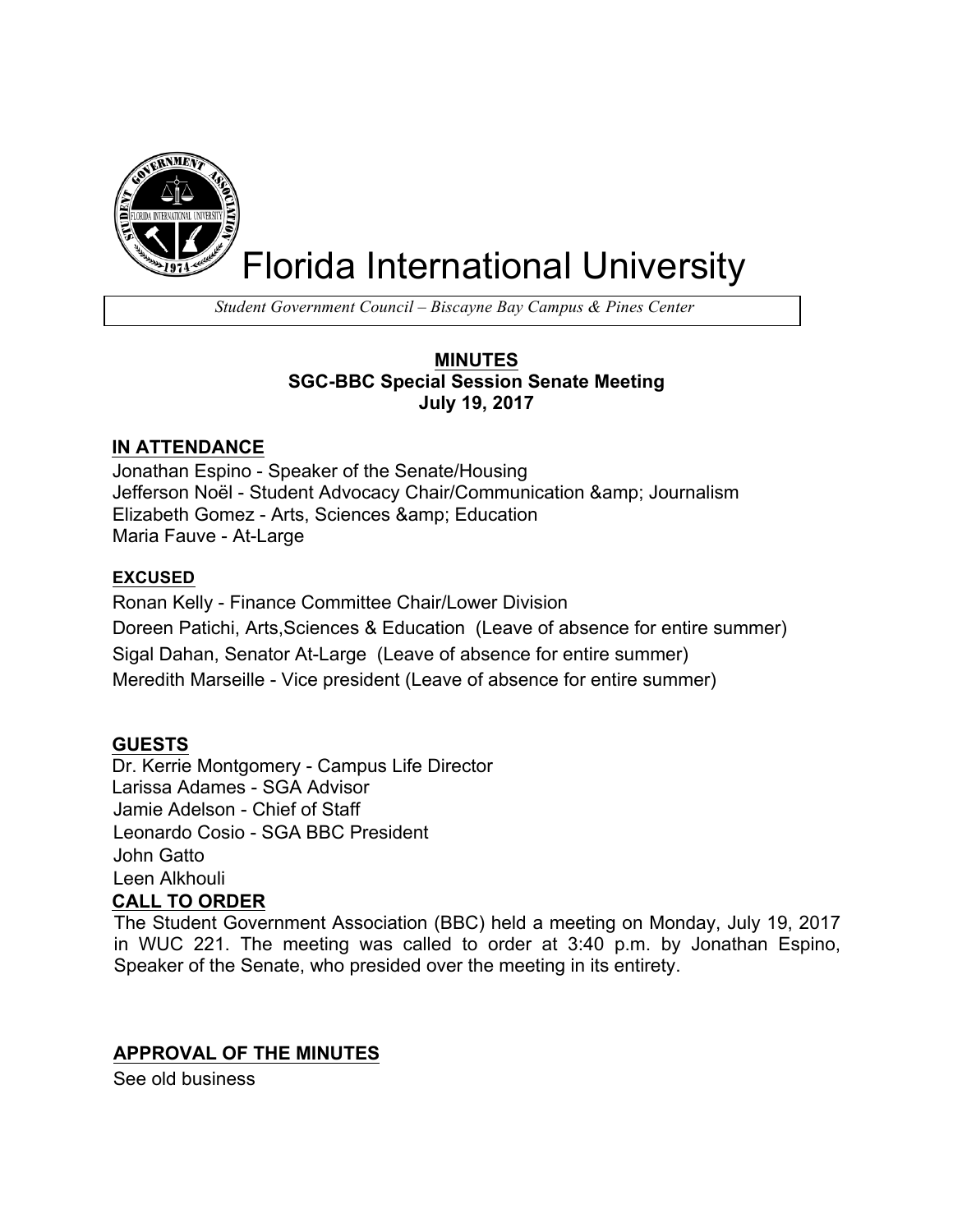## **SENATE SPEAKER REPORT**

- Had a U-Wide meeting on Monday.
- Three applicants applying for senate positions.
- Bi-weekly tabling beginning in the fall semester.
- There will be an addition of a health service administrator to the senate due to more students attending the BBC campus in the fall.
- Had an interview with a possible senator on Tuesday
- Matthew from Bayview housing requested to have one RA to liaison between SGA and Bayview
- Discussed was having a bronze Roary bench for pictures/school spirit, gender neutral bathrooms around campus.
- Welcome video in the works between the two SGA's of FIU
- SGA added a transportation senate to their council

## **FINANCE CHAIR REPORT**

No Report

## **ADVISOR REPORT**

Larissa

- U-Wide retreat, requested that members confirm their attendance.
- Updated tabling sign in sheets, wants members to have further involvement with students

Kerrie

• Shuttle from BBC to MMC for freshman convocation August 20. Advised members to be at MMC early to get their table

## **OLD BUSINESS**

July 3rd approval of minutes

• Senator Noel moved to have the minutes of July 3rd, 2017 approved. Senate speaker Jonathan second, 4-0 passes unanimously.

## **NEW BUSINESS**

● Leen Alkhouli presented herself to the senate for a position. Discussed her experienced from serving her high school's SGA. Senator at large Marie asked for any ideas about getting feedback from students. Leen responded with face to face surveys. Senator Noel asked for further clarification about more opportunities of learning. Leen responded by saying that there is always more great things to learn. Speaker Jonathan asked what was her leadership style? Leen responded by saying there is a strict line between being serious and having